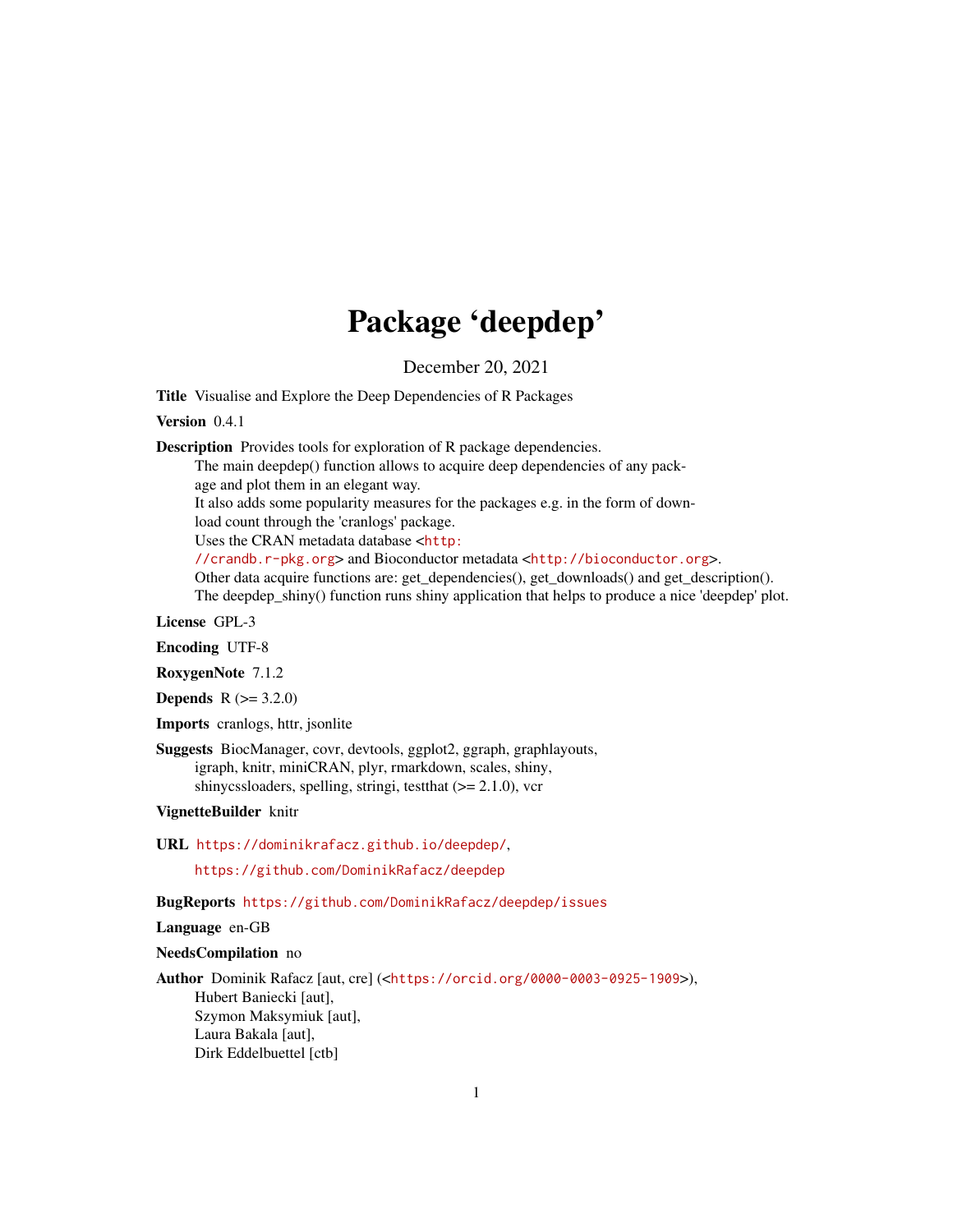<span id="page-1-0"></span>Maintainer Dominik Rafacz <dominikrafacz@gmail.com>

Repository CRAN

Date/Publication 2021-12-20 16:20:02 UTC

## R topics documented:

|                                                                                                                    | $\overline{4}$ |
|--------------------------------------------------------------------------------------------------------------------|----------------|
|                                                                                                                    | $\overline{4}$ |
|                                                                                                                    | $\sqrt{5}$     |
|                                                                                                                    | -6             |
|                                                                                                                    |                |
|                                                                                                                    | - 8            |
|                                                                                                                    |                |
| $print. available_packages \ldots \ldots \ldots \ldots \ldots \ldots \ldots \ldots \ldots \ldots \ldots \ldots 11$ |                |
|                                                                                                                    |                |
|                                                                                                                    |                |
|                                                                                                                    |                |
|                                                                                                                    |                |
|                                                                                                                    |                |

#### **Index** [15](#page-14-0)

<span id="page-1-1"></span>deepdep *Acquire the dependencies of the package on any depth level*

## Description

This function is an ultimate wrapper for [get\\_dependencies](#page-4-1). It inherits all of the arguments and allows to recursively search for the dependencies at the higher level of depth.

## Usage

```
deepdep(
 package,
  depth = 1,
  downloads = FALSE,
 bioc = FALSE,
  local = FALSE,
  dependency_type = "strong"
\mathcal{L}
```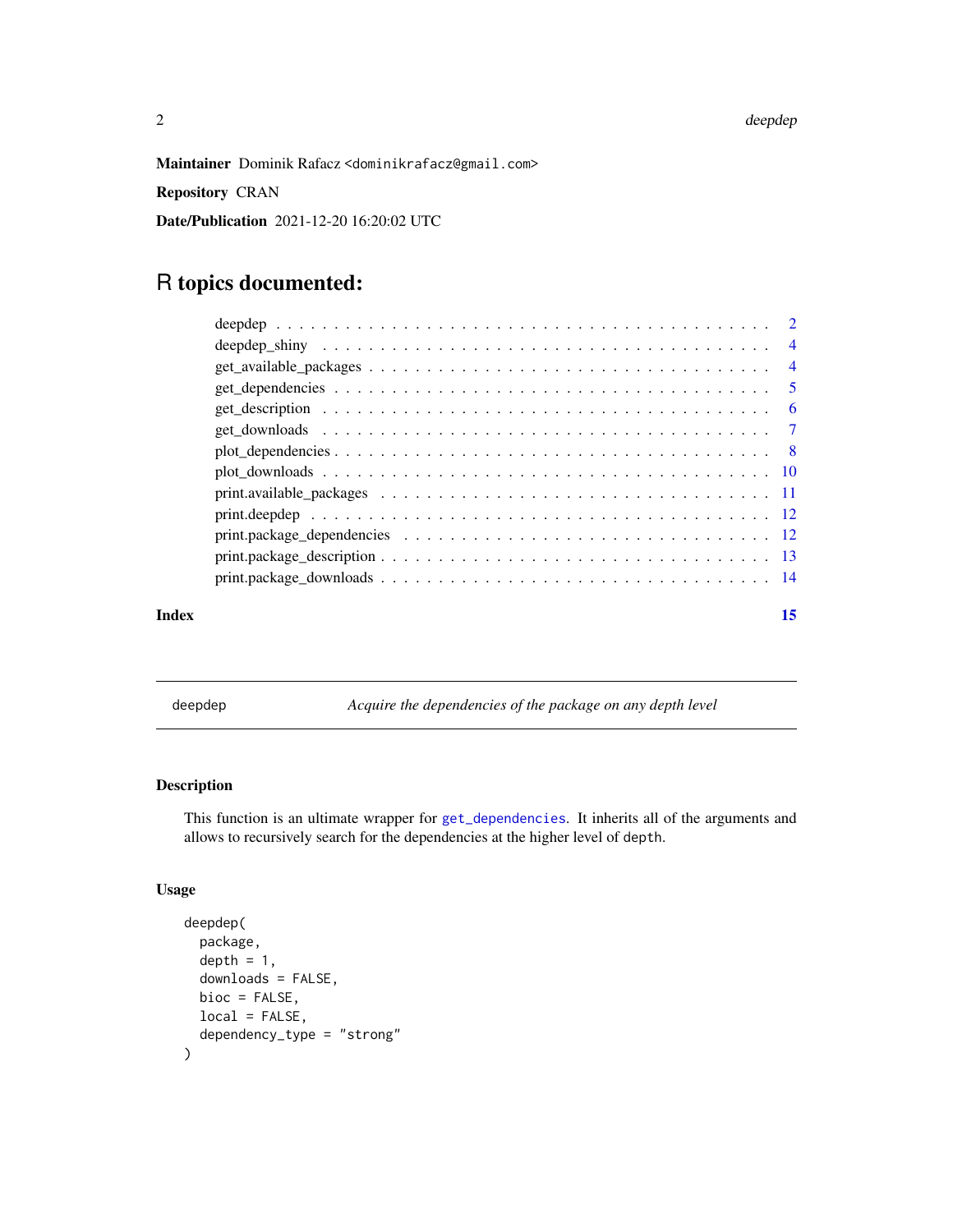#### <span id="page-2-0"></span>deepdep 3

## Arguments

| package         | A character. Name of the package that is on CRAN, Bioconductor repository<br>or locally installed. See bioc and local arguments.                                                                                                                                                                                              |
|-----------------|-------------------------------------------------------------------------------------------------------------------------------------------------------------------------------------------------------------------------------------------------------------------------------------------------------------------------------|
| depth           | An integer. Maximum depth level of the dependency. By default it's 1.                                                                                                                                                                                                                                                         |
| downloads       | A logical. If TRUE add dependency downloads data. By default it's FALSE.                                                                                                                                                                                                                                                      |
| bioc            | A logical value. If TRUE the Bioconductor dependencies data will be taken<br>from the Bioconductor repository. For this option to work properly, BiocManager<br>package needs to be installed.                                                                                                                                |
| local           | A logical value. If TRUE only data of locally installed packages will be used<br>(without API usage).                                                                                                                                                                                                                         |
| dependency_type |                                                                                                                                                                                                                                                                                                                               |
|                 | A character vector. Types of the dependencies that should be sought, a subset<br>of c("Imports", "Depends", "LinkingTo", "Suggests", "Enhances"). Other<br>possibilities are: character string "all", a shorthand for the whole vector; char-<br>acter string "most" for the same vector without "Enhances"; character string |

"strong" (default) for the first three elements of that vector. Works analogously to [package\\_dependencies](#page-0-0).

#### Value

An object of deepdep class.

## See Also

[get\\_dependencies](#page-4-1)

## Examples

library(deepdep)

```
dd_downloads <- deepdep("ggplot2")
head(dd_downloads)
```
dd\_2 <- deepdep("ggplot2", depth = 2, downloads = TRUE) plot\_dependencies(dd\_2, "circular")

```
dd_local <- deepdep("deepdep", local = TRUE)
plot_dependencies(dd_local)
```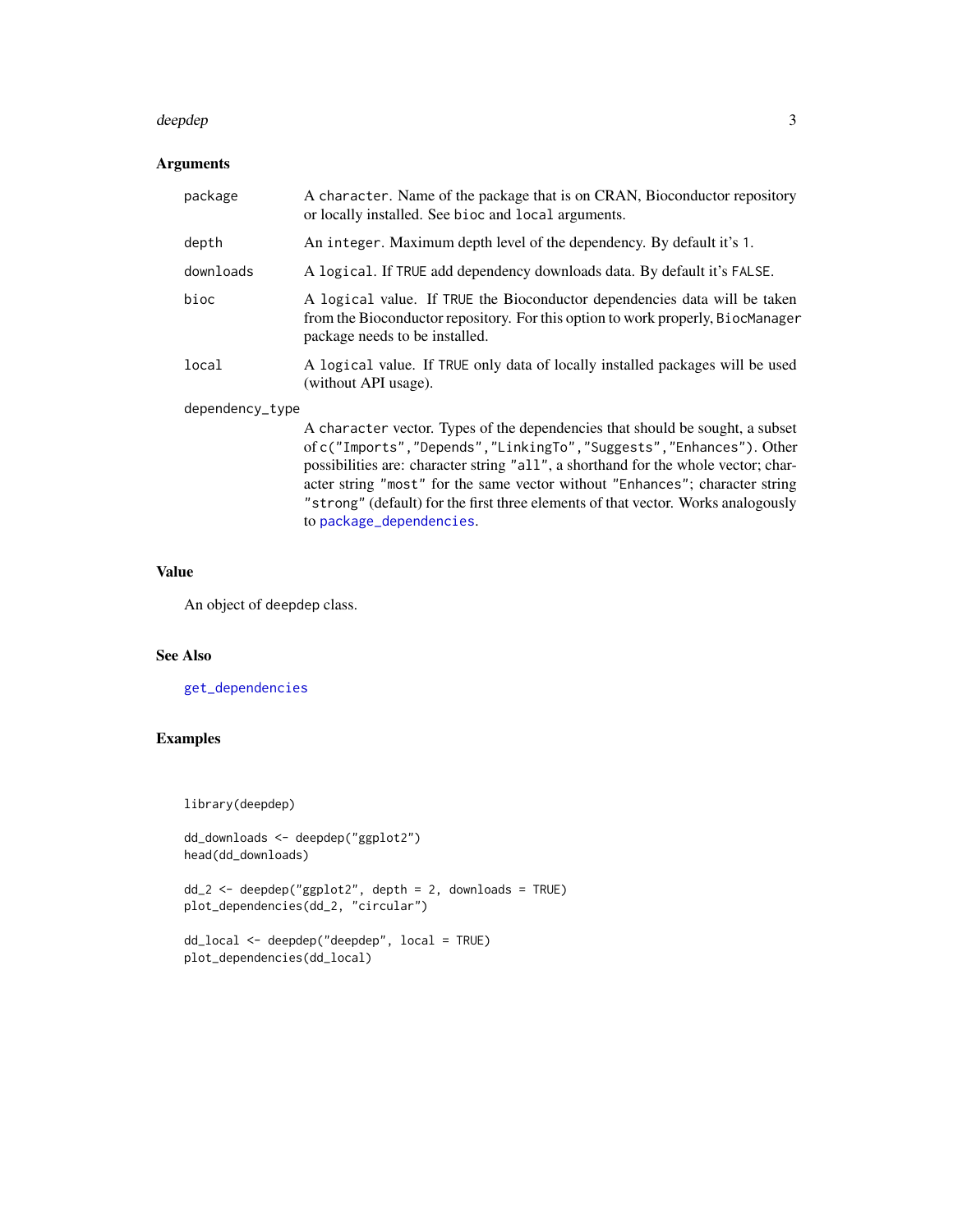<span id="page-3-0"></span>deepdep\_shiny *Run Shiny app*

#### Description

This function runs shiny app that helps to produce nice deepdep plot.

#### Usage

deepdep\_shiny()

get\_available\_packages

*Get the list of available packages*

#### Description

Get names of packages that you have locally installed or that are available to be installed.

#### Usage

```
get_available_packages(bioc = FALSE, local = FALSE, reset_cache = FALSE)
```
#### Arguments

| bioc        | A logical value. If TRUE the Bioconductor dependencies data will be taken<br>from the Bioconductor repository. For this option to work properly, BiocManager<br>package needs to be installed. |
|-------------|------------------------------------------------------------------------------------------------------------------------------------------------------------------------------------------------|
| local       | A logical value. If TRUE only data of locally installed packages will be used<br>(without API usage).                                                                                          |
| reset_cache | A logical value. If TRUE the cache will be cleared before obtaining the list of<br>packages.                                                                                                   |

## Details

Function uses caching - only the first usage scraps information from servers. Those objects are then saved locally in temporary file and further usages loads needed data from the file.

Arguments bioc and local cannot be TRUE simultaneously. If neither local nor bioc are TRUE, vector contains all packages available currently on CRAN. If bioc is TRUE, vector contains all packages available currently on CRAN and via Bioconductor. If local is TRUE, vactor contains all of the packages that are currently installed.

#### Value

A character vector.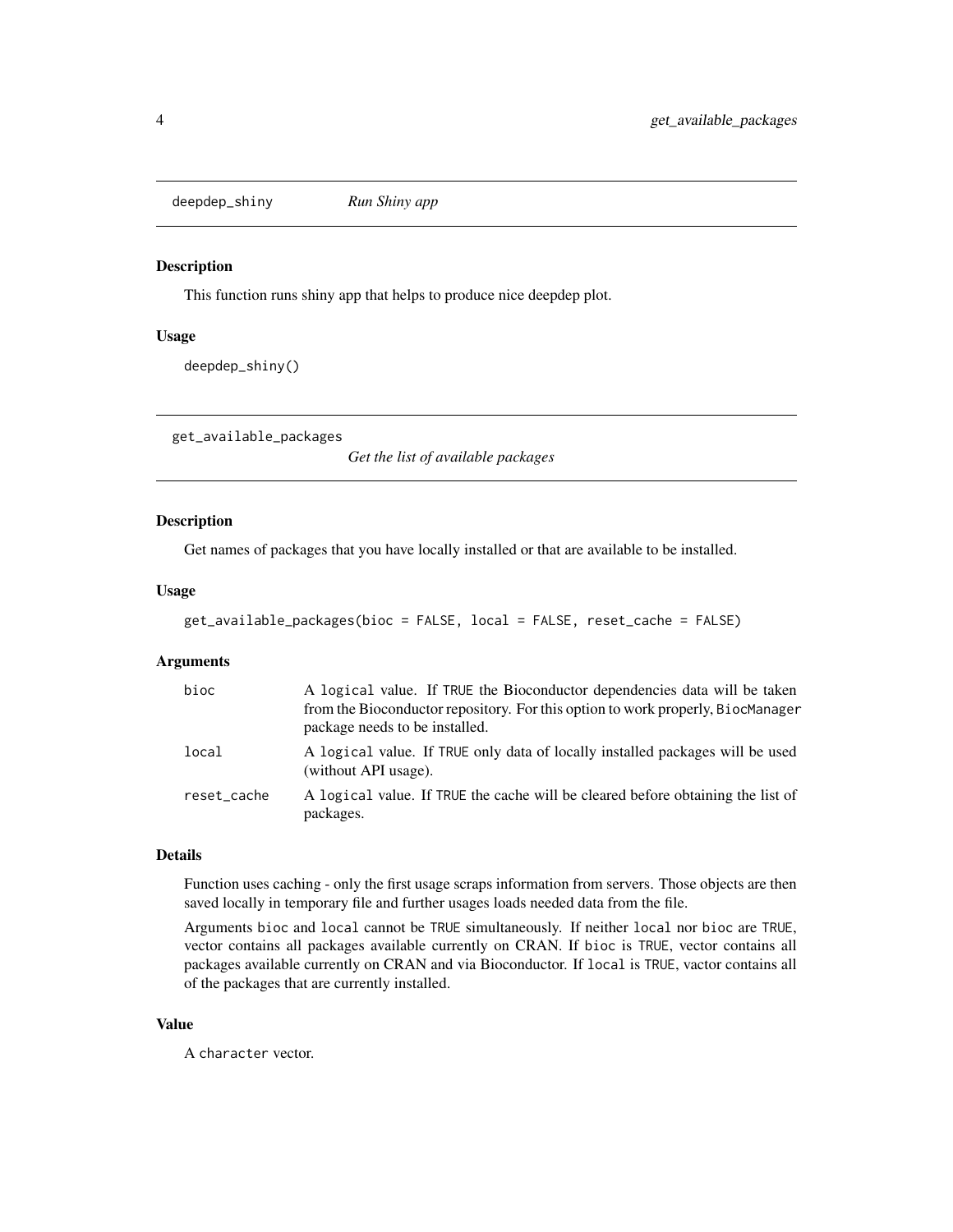## <span id="page-4-0"></span>get\_dependencies 5

## Examples

library(deepdep)

```
av <- get_available_packages()
head(av)
```
<span id="page-4-1"></span>get\_dependencies *Acquire the dependencies of the package*

## Description

This function uses [get\\_description](#page-5-1) and [get\\_downloads](#page-6-1) to acquire the dependencies of the package (with their downloads).

## Usage

```
get_dependencies(
 package,
  downloads = TRUE,
 bioc = FALSE,
 local = FALSE,
  dependency_type = "strong"
)
```
## Arguments

| package         | A character. Name of the package that is on CRAN, Bioconductor repository<br>or locally installed. See bioc and local arguments.                                                                                                                                                                                                                                                                                                           |
|-----------------|--------------------------------------------------------------------------------------------------------------------------------------------------------------------------------------------------------------------------------------------------------------------------------------------------------------------------------------------------------------------------------------------------------------------------------------------|
| downloads       | A logical. If TRUE add package downloads data. By default it's TRUE.                                                                                                                                                                                                                                                                                                                                                                       |
| bioc            | A logical value. If TRUE the Bioconductor dependencies data will be taken<br>from the Bioconductor repository. For this option to work properly, BiocManager<br>package needs to be installed.                                                                                                                                                                                                                                             |
| local           | A logical value. If TRUE only data of locally installed packages will be used<br>(without API usage).                                                                                                                                                                                                                                                                                                                                      |
| dependency_type |                                                                                                                                                                                                                                                                                                                                                                                                                                            |
|                 | A character vector. Types of the dependencies that should be sought, a subset<br>of c("Imports","Depends","LinkingTo","Suggests","Enhances"). Other<br>possibilities are: character string "all", a shorthand for the whole vector; char-<br>acter string "most" for the same vector without "Enhances"; character string<br>"strong" (default) for the first three elements of that vector. Works analogously<br>to package_dependencies. |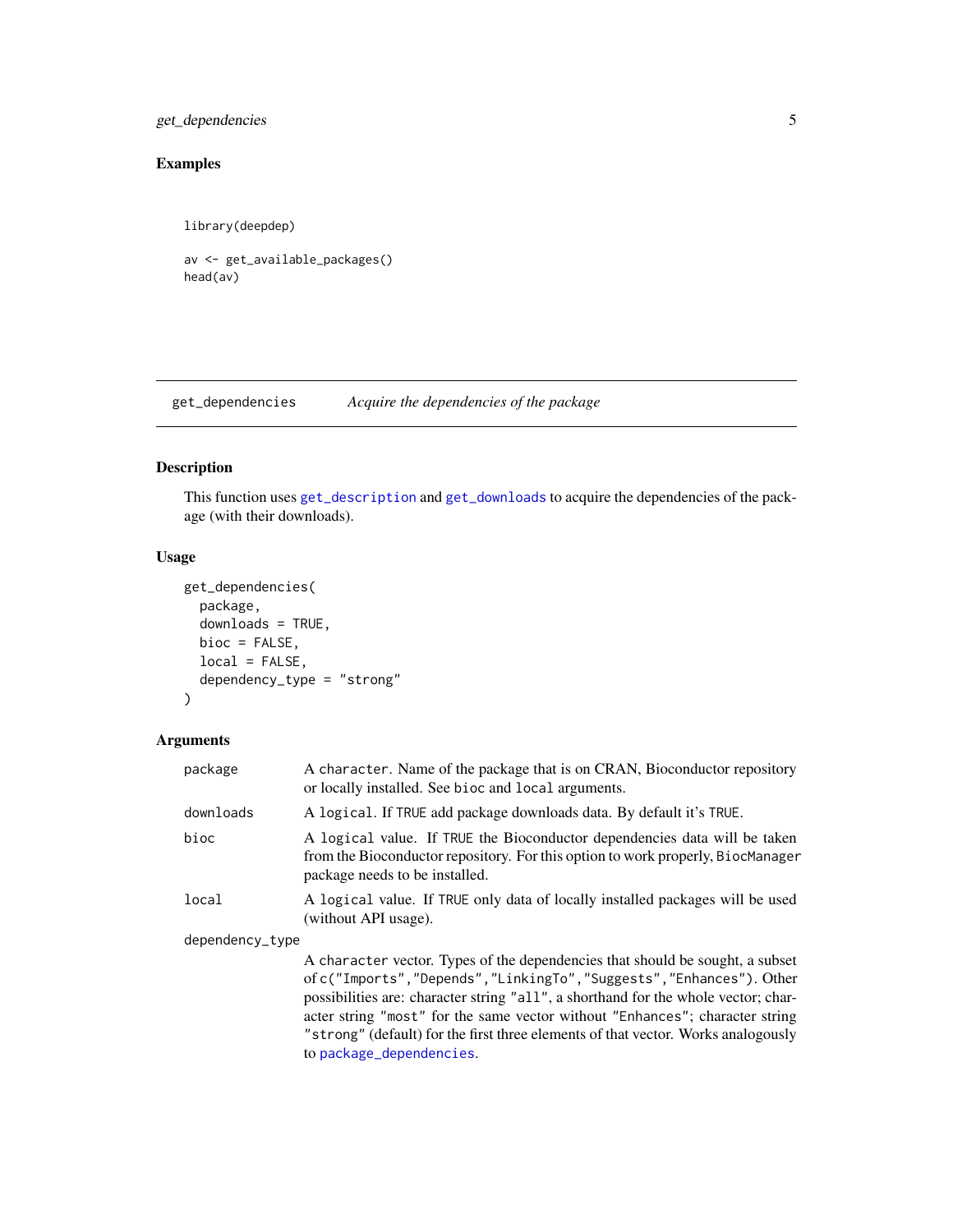<span id="page-5-0"></span>Value

An object of package\_dependencies class.

#### See Also

[get\\_description](#page-5-1) [get\\_downloads](#page-6-1)

## Examples

library(deepdep)

```
dependencies <- get_dependencies("htmltools", downloads = FALSE)
dependencies
dependencies_local <- get_dependencies("deepdep", downloads = FALSE, local = TRUE)
dependencies_local
```
<span id="page-5-1"></span>get\_description *Scrap the DESCRIPTION file and CRAN metadata of the package*

#### Description

This function uses api of [CRAN Data Base](http://crandb.r-pkg.org) to scrap the DESCRIPTION file and CRAN metadata of the package. It caches the results to speed the computation process.

#### Usage

```
get_description(package, bioc = FALSE, local = FALSE, reset_cache = FALSE)
```
## Arguments

| package     | A character. Name of the package that is on CRAN, Bioconductor repository<br>or locally installed. See bioc and local arguments.                                                               |
|-------------|------------------------------------------------------------------------------------------------------------------------------------------------------------------------------------------------|
| bioc        | A logical value. If TRUE the Bioconductor dependencies data will be taken<br>from the Bioconductor repository. For this option to work properly, BiocManager<br>package needs to be installed. |
| local       | A logical value. If TRUE only data of locally installed packages will be used<br>(without API usage).                                                                                          |
| reset_cache | A logical value. If TRUE the cache will be cleared before obtaining the list of<br>packages.                                                                                                   |

#### Value

An object of package\_description class.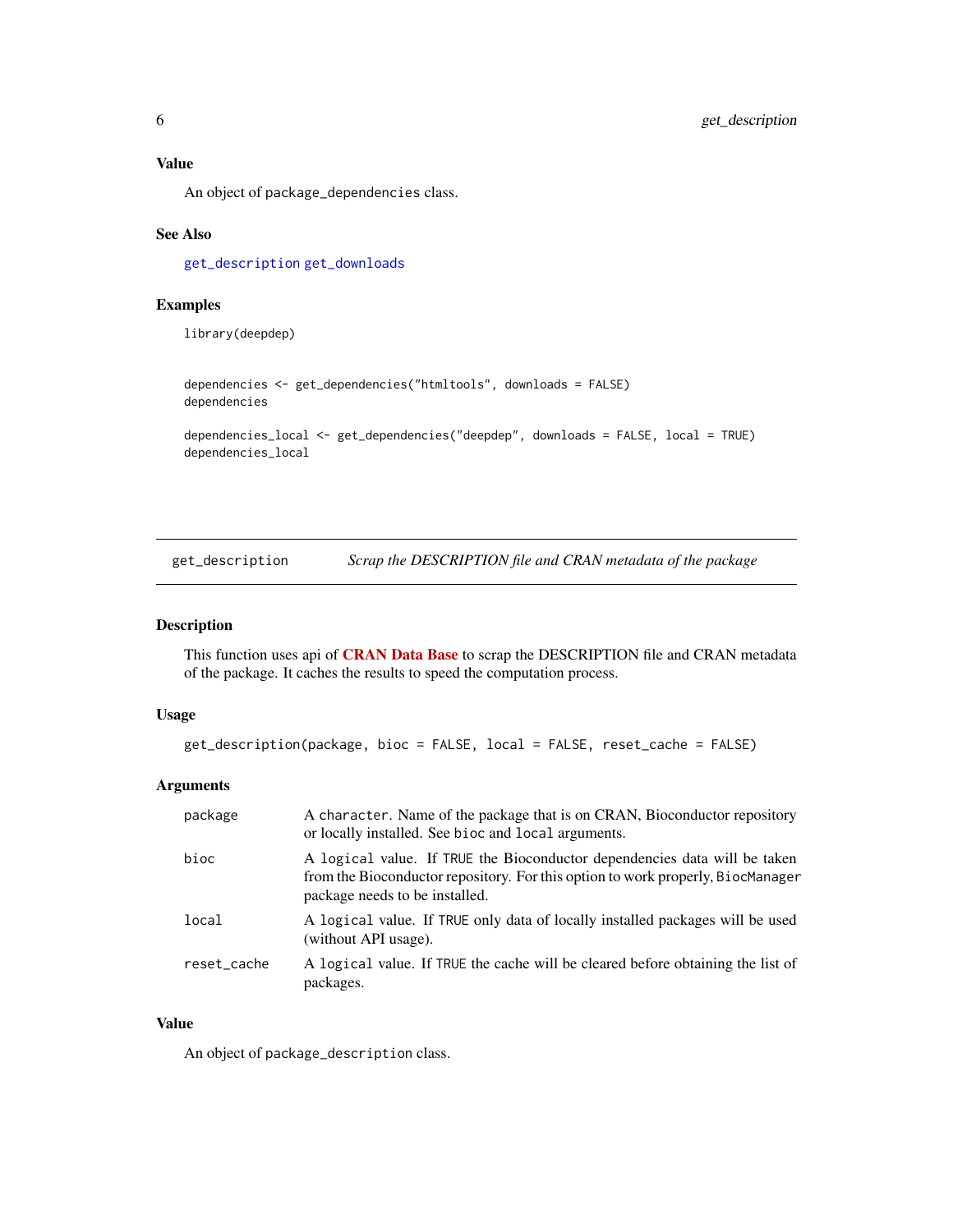## <span id="page-6-0"></span>get\_downloads 7

#### Examples

library(deepdep)

```
description <- get_description("ggplot2")
description
description_local <- get_description("deepdep", local = TRUE)
description_local
```
<span id="page-6-1"></span>get\_downloads *Scrap the download data of the package*

## Description

This function uses [API](https://github.com/r-hub/cranlogs) of [CRAN Logs](http://cran-logs.rstudio.com/) to scrap the download logs of the package.

#### Usage

```
get_downloads(package)
```
## Arguments

package A character. Name of the package that is on CRAN.

#### Value

An object of package\_downloads class.

## Examples

library(deepdep)

downloads <- get\_downloads("ggplot2") downloads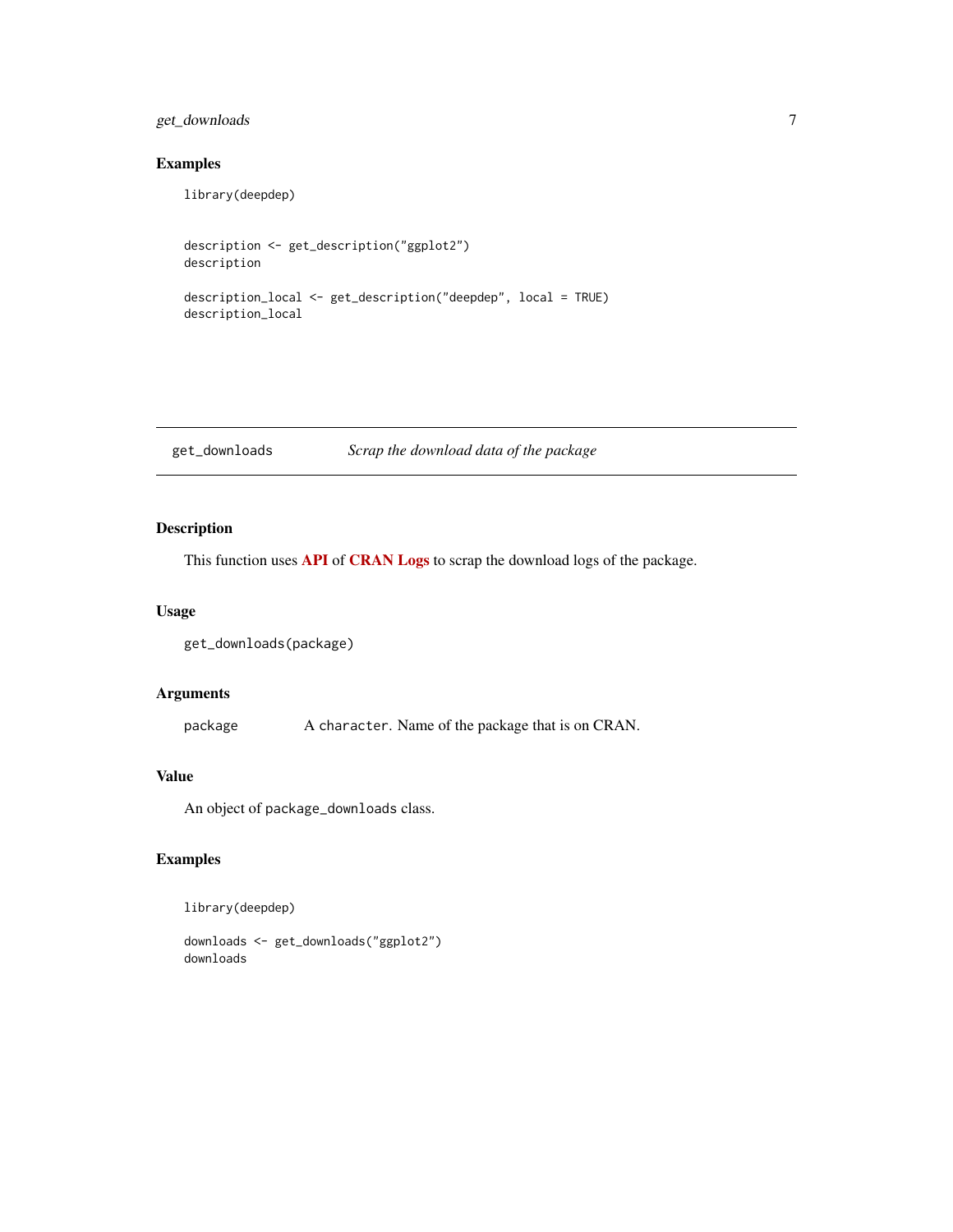<span id="page-7-0"></span>

#### Description

Visualize dependency data from a deepdep object using ggplot2 and ggraph packages. Several tree-like layouts are available.

#### Usage

```
plot_dependencies(
  x,
  type = "circular",
  same_level = FALSE,
  reverse = FALSE,
  label_percentage = 1,
  show_version = FALSE,
  show_downloads = FALSE,
  show_stamp = TRUE,
  declutter = FALSE,
  ...
)
## Default S3 method:
plot_dependencies(
  x,
  type = "circular",
  same_level = FALSE,
  reverse = FALSE,
  label_percentage = 1,
  show_version = FALSE,
  show_downloads = FALSE,
  show_stamp = TRUE,
  declutter = FALSE,
  ...
)
## S3 method for class 'character'
plot_dependencies(
  x,
  type = "circular",
  same_level = FALSE,
  reverse = FALSE,
  label_percentage = 1,
  show_version = FALSE,
  show_downloads = FALSE,
  show_stamp = TRUE,
```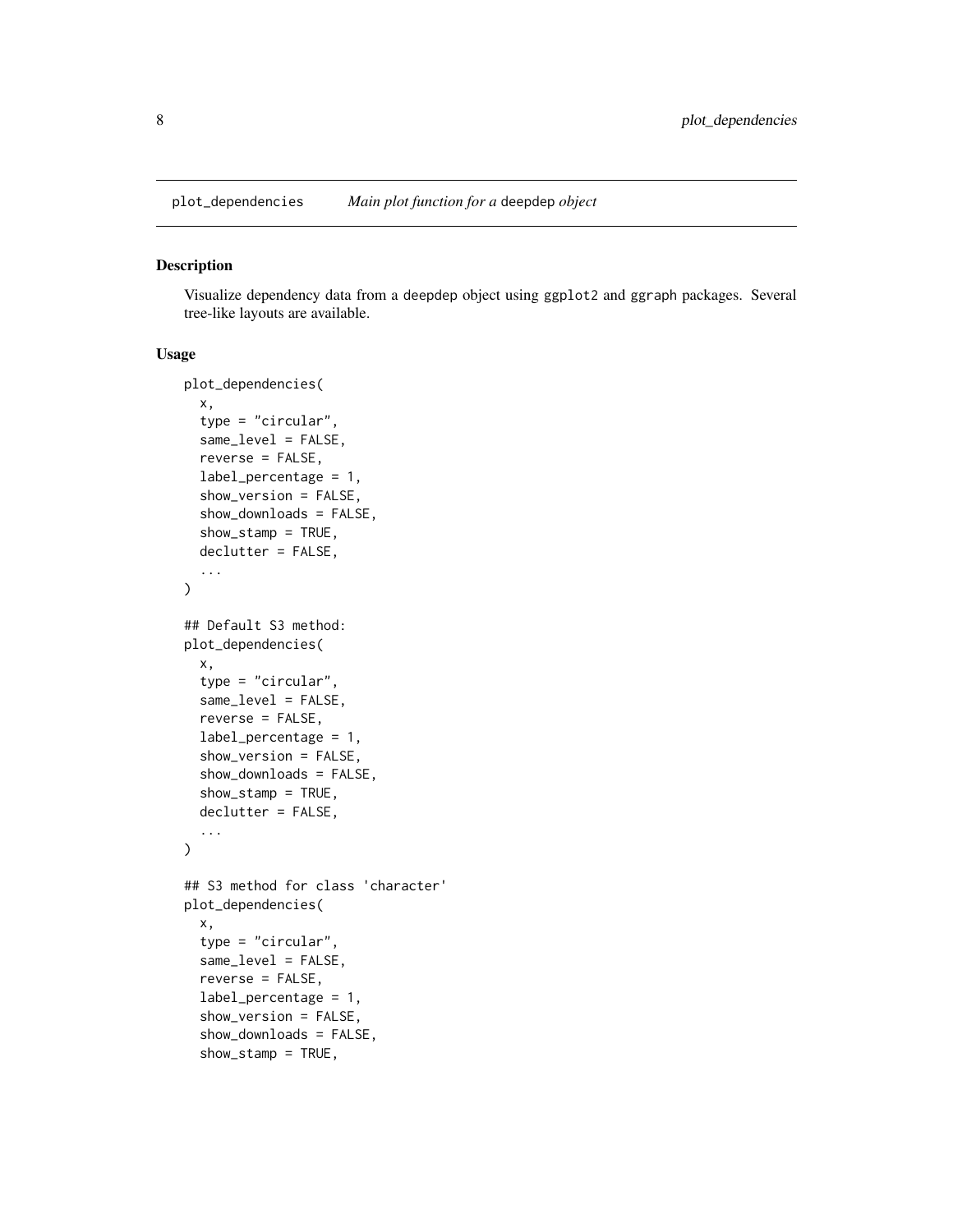```
declutter = FALSE,
  ...
\mathcal{L}## S3 method for class 'deepdep'
plot_dependencies(
 x,
  type = "circular",
  same_level = FALSE,
 reverse = FALSE,
 label_percentage = 1,
  show_version = FALSE,
  show_downloads = FALSE,
  show_stamp = TRUE,
 declutter = FALSE,
  ...
\mathcal{L}
```
## Arguments

| X                | A deepdep object or a character package name.                                                                                                                                                 |
|------------------|-----------------------------------------------------------------------------------------------------------------------------------------------------------------------------------------------|
| type             | A character. Possible values are circular and tree.                                                                                                                                           |
| same_level       | A logical. If TRUE links between dependencies on the same level will be added.<br>By default it's FALSE.                                                                                      |
| reverse          | A logical. If TRUE links between dependencies pointing from deeper level to<br>more shallow level will be added. By default it's FALSE.                                                       |
| label_percentage |                                                                                                                                                                                               |
|                  | A numeric value between 0 and 1. A fraction of labels to be displayed. By<br>default it's 1 (all labels displayed).                                                                           |
| show_version     | A logical. If TRUE required version of package will be displayed below pack-<br>age name. Defaults to FALSE.                                                                                  |
|                  | show_downloads A logical. If TRUE total number of downloads of packages will be displayed<br>below package names. Defaults to FALSE.                                                          |
| show_stamp       | A logical. If TRUE (the default) the package version and plot creation time will<br>be added                                                                                                  |
| declutter        | A logical. If TRUE then all layers beyond the first one ignore non-strong de-<br>pendencies (i.e. "Suggests" and "Enhances"). This visualizes the so-called "hard<br>costs of weak suggests". |
| .                | Other arguments passed to the deepdep function.                                                                                                                                               |

## Value

A ggplot2,gg,ggraph,deepdep\_plot class object.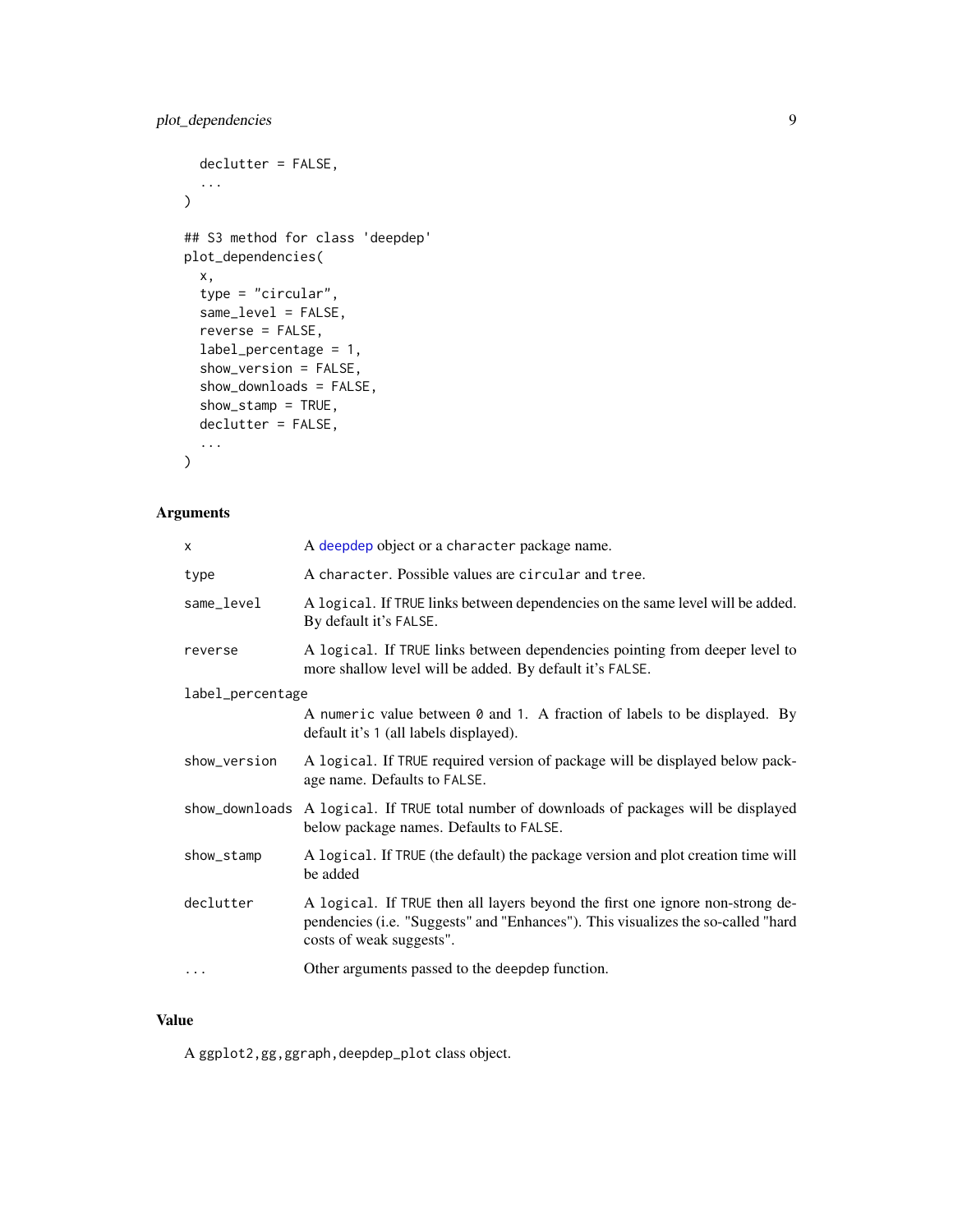#### Examples

```
library(deepdep)
```

```
#:# use local packages
plot_dependencies("deepdep", depth = 2, local = TRUE)
dd <- deepdep("ggplot2")
plot_dependencies(dd, "tree")
dd2 <- deepdep("ggplot2", depth = 2)
plot_dependencies(dd2, "circular")
#:# show grand_total download count
plot_dependencies("shiny", show_downloads = TRUE)
```
plot\_downloads *Plot download count of CRAN packages.*

#### Description

This function uses **[API](https://github.com/r-hub/cranlogs)** of **CRAN** Logs to scrap the download logs of the packages and then plots the data. It works on objects of class character (vector), deepdep, package\_dependencies and package\_downloads.

#### Usage

```
plot_downloads(x, ...)
## Default S3 method:
plot_downloads(x, ...)
## S3 method for class 'deepdep'
plot_downloads(x, from = Sys.DataFrame() - 365, to = Sys.DataFrame(), ...)## S3 method for class 'package_dependencies'
plot_downloads(x, from = Sys.Date() - 365, to = Sys.Date(), ...)## S3 method for class 'package_downloads'
plot_downloads(x, from = Sys.Date() - 365, to = Sys.Date(), ...)## S3 method for class 'character'
plot_downloads(x, from = Sys.Date() - 365, to = Sys.Date(), ...)
```
<span id="page-9-0"></span>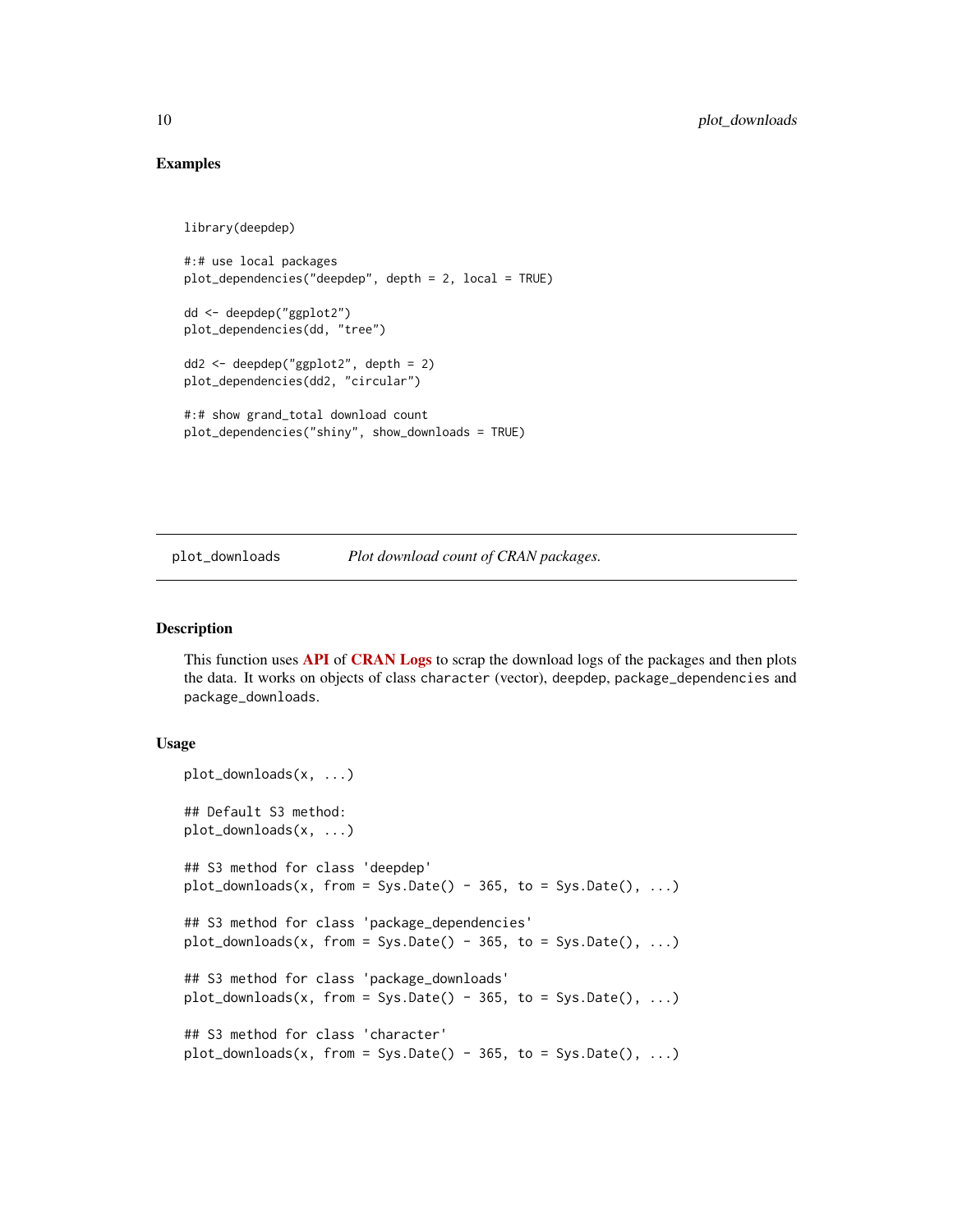## <span id="page-10-0"></span>Arguments

| X       | A character vector. Names of the packages that are on CRAN.                           |  |
|---------|---------------------------------------------------------------------------------------|--|
| $\cdot$ | Ignored.                                                                              |  |
| from    | A Date class object. From which date plot the data. By default it's one year<br>back. |  |
| to      | A Date class object. To which date plot the data. By default it's now.                |  |

## Value

A ggplot2 class object.

## Examples

library(deepdep)

plot\_downloads("htmltools")

dd <- deepdep("ggplot2") plot\_downloads(dd)

print.available\_packages

*Print function for an object of* available\_packages *class*

## Description

Print function for an object of available\_packages class

## Usage

```
## S3 method for class 'available_packages'
print(x, \ldots)
```
## Arguments

| $\boldsymbol{\mathsf{x}}$ | An object of available_packages class. |
|---------------------------|----------------------------------------|
| $\cdots$                  | other                                  |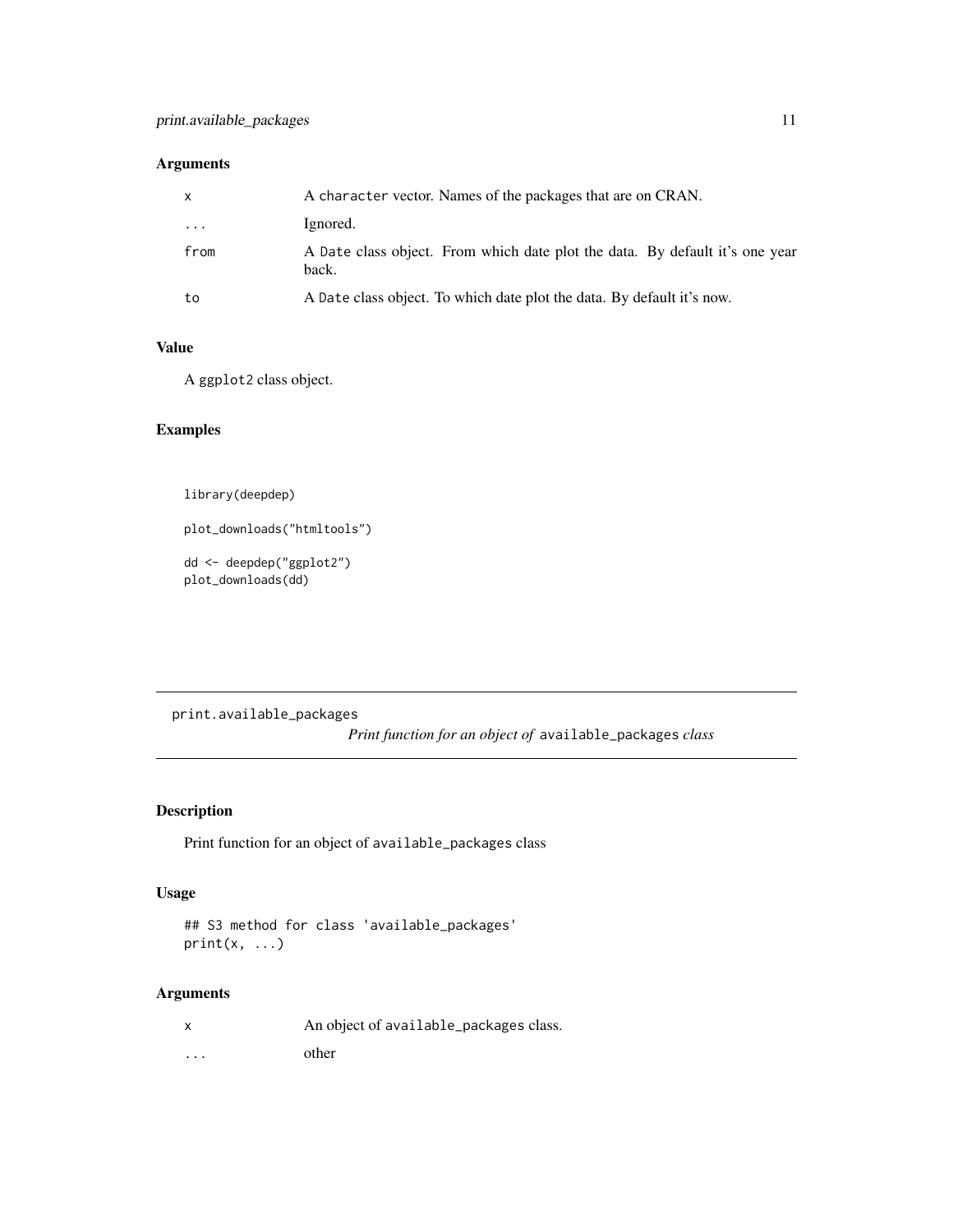## Examples

library(deepdep)

```
av <- get_available_packages()
head(av)
```
print.deepdep *Print function for an object of* deepdep *class*

## Description

Print function for an object of deepdep class

## Usage

## S3 method for class 'deepdep'  $print(x, \ldots)$ 

## Arguments

|   | An object of deepdep class. |
|---|-----------------------------|
| . | other                       |

## Examples

library(deepdep) dd <- deepdep("stringr") dd

print.package\_dependencies *Print function for an object of* package\_dependencies *class*

## Description

Print function for an object of package\_dependencies class

<span id="page-11-0"></span>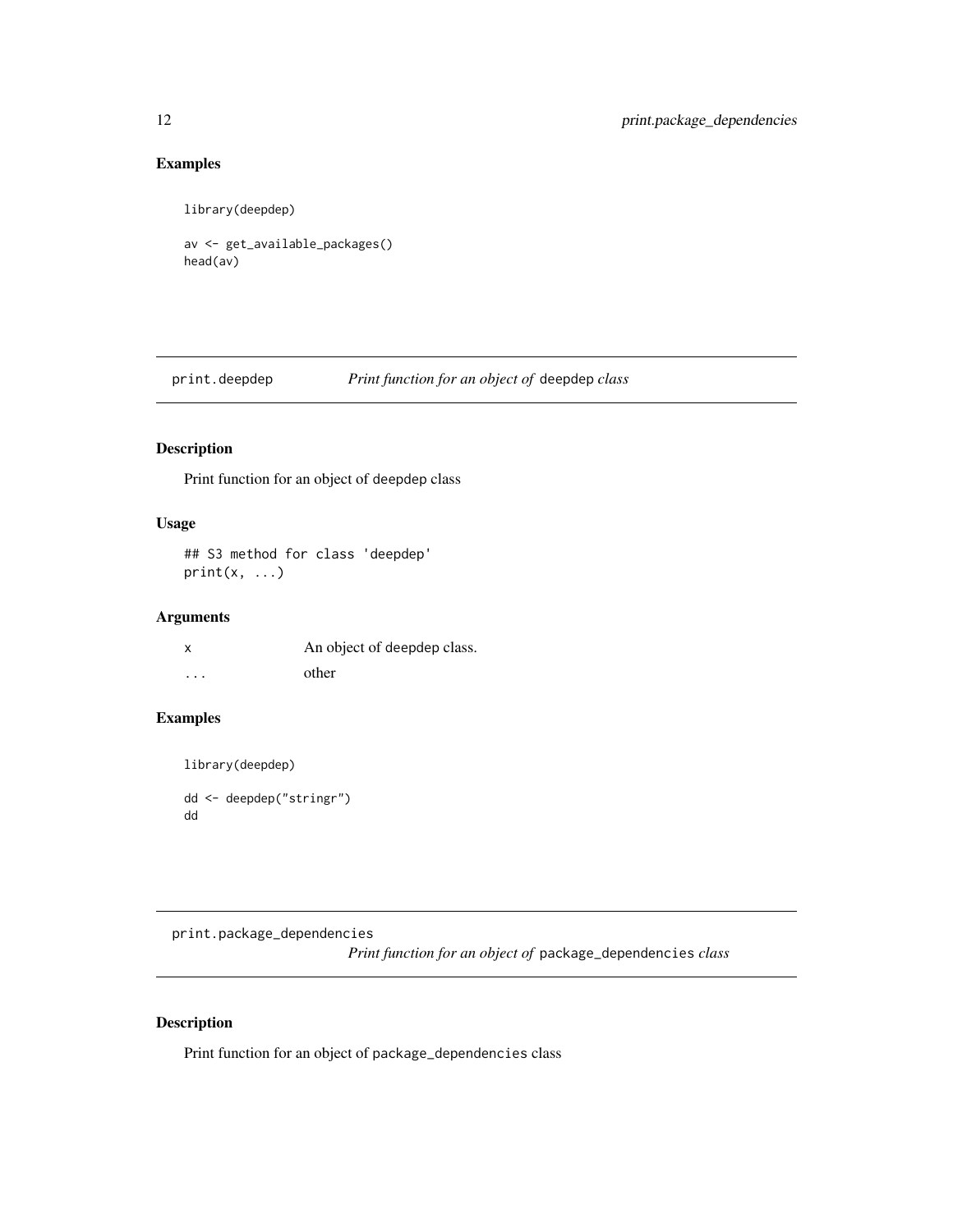## <span id="page-12-0"></span>Usage

```
## S3 method for class 'package_dependencies'
print(x, \ldots)
```
## Arguments

|                         | An object of package_dependencies class. |
|-------------------------|------------------------------------------|
| $\cdot$ $\cdot$ $\cdot$ | other                                    |

## Examples

library(deepdep)

get\_dependencies("htmltools", downloads = TRUE)

print.package\_description

*Print function for an object of* package\_description *class*

## Description

Print function for an object of package\_description class

#### Usage

```
## S3 method for class 'package_description'
print(x, \ldots)
```
## Arguments

|          | An object of package_description class. |
|----------|-----------------------------------------|
| $\cdots$ | other                                   |

## Examples

library(deepdep)

description <- get\_description("ggplot2") description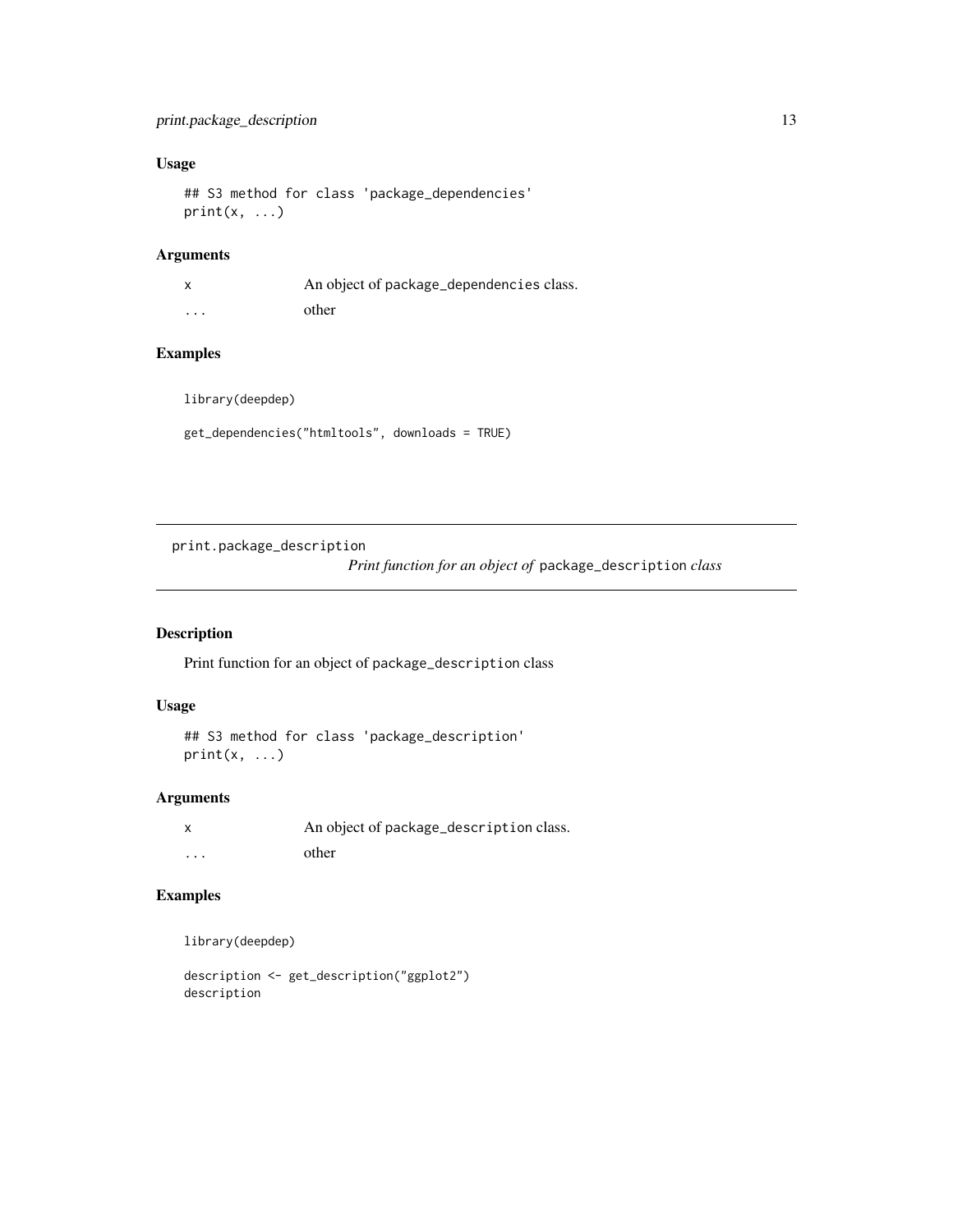```
print.package_downloads
```
*Print function for an object of* package\_downloads *class*

## Description

Print function for an object of package\_downloads class

## Usage

## S3 method for class 'package\_downloads'  $print(x, \ldots)$ 

## Arguments

|          | An object of package_downloads class. |
|----------|---------------------------------------|
| $\cdots$ | other                                 |

## Examples

library(deepdep)

desc <- get\_downloads("stringr") desc